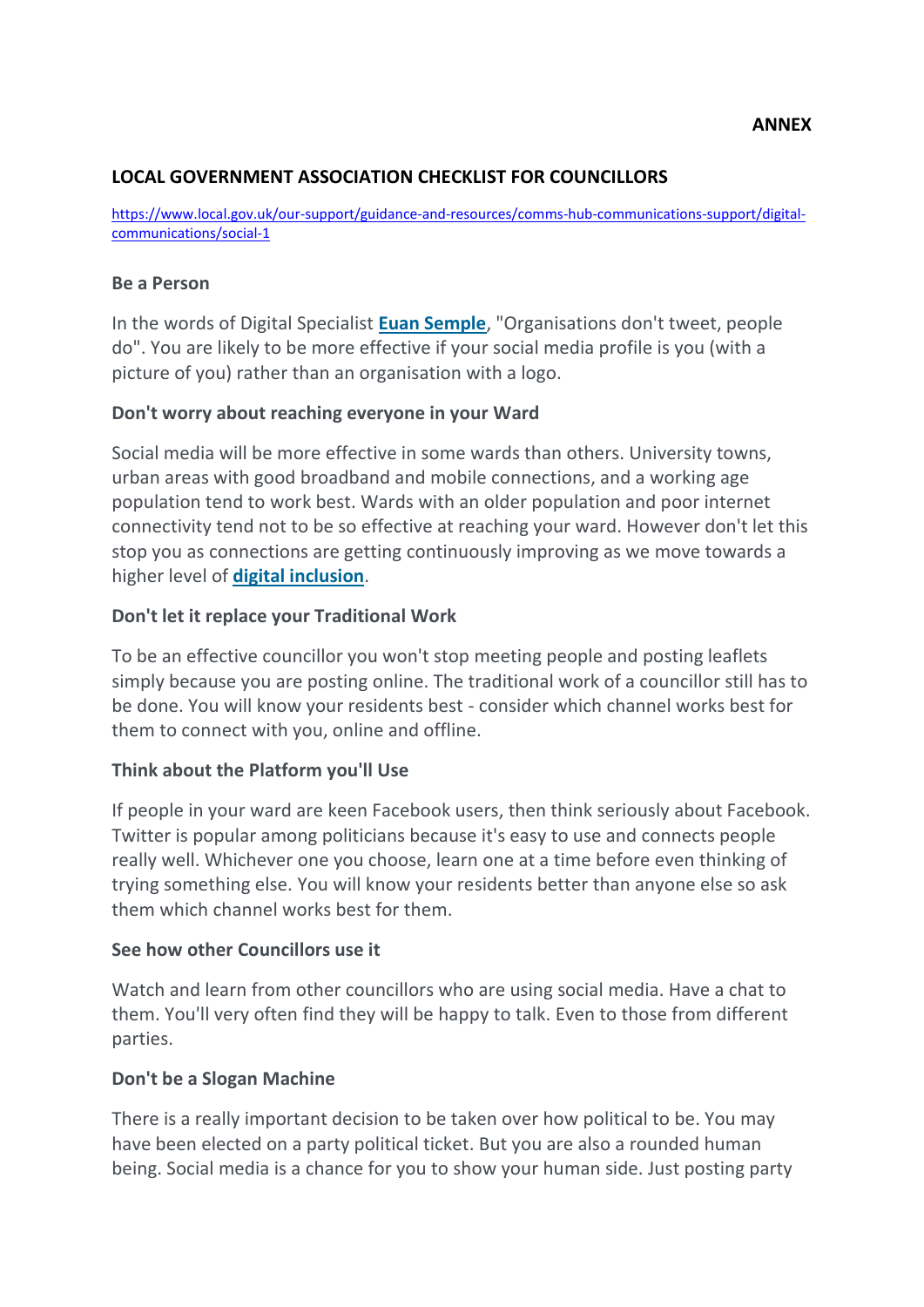political content is likely to switch many people off and you may be talking only to the party faithful.

## **Have a Conversation**

Social media works best as a two-way conversation connecting people and sharing information. Good councillors do this every day face-to-face with residents - social media should be no different to this.

## **Don't wait for People to come to You**

You've got your Facebook profile or your Twitter profile. People won't just come flocking to you. Run a search on your chosen profile for the name of your ward or an issue. Make a connection. Join a Facebook group set-up by residents. Comment on a blog, a website or a video clip.

## **Think about times when you won't Post**

From experience, many elected members say that Friday and Saturday nights are not always the best time to post overtly political messages. You won't always get the most rounded debates. Many councillors post sparingly on religious holidays.

## **To Post in Meetings or Not?**

Some authorities frown on posting from social media in meetings. Check the situation where you are. Residents, residents groups, journalists and bloggers are being encouraged to use social media from meetings. So, adding your voice to the conversation may be a good thing as part of democracy. If you can post an update from a meeting and it doesn't hamper your role in that meeting, then it's something to think about.

### **Don't have a Row**

Robust debate is fine from time-to-time and it's part of the cut and thrust of local politics. Most people can accept that. But remember how this debate is playing out to passers-by who are not interested in the detail of the issue. They are likely to be switched off. Take the row offline with a phone call or an email.

### **Don't be Abusive**

An absolute 'no no' is abusing people online. It doesn't work. It will make you look awful and is a sure-fire way to land you in trouble with your electorate, the party and the council. Be professional. Don't say anything you wouldn't be happy saying in a public meeting with the Press there.

# **Don't discuss Case Work detail**

Case work can be reported to you on social media. Everything from uncollected rubbish and a cracked paving slab to concerns about child protection. As a good rule